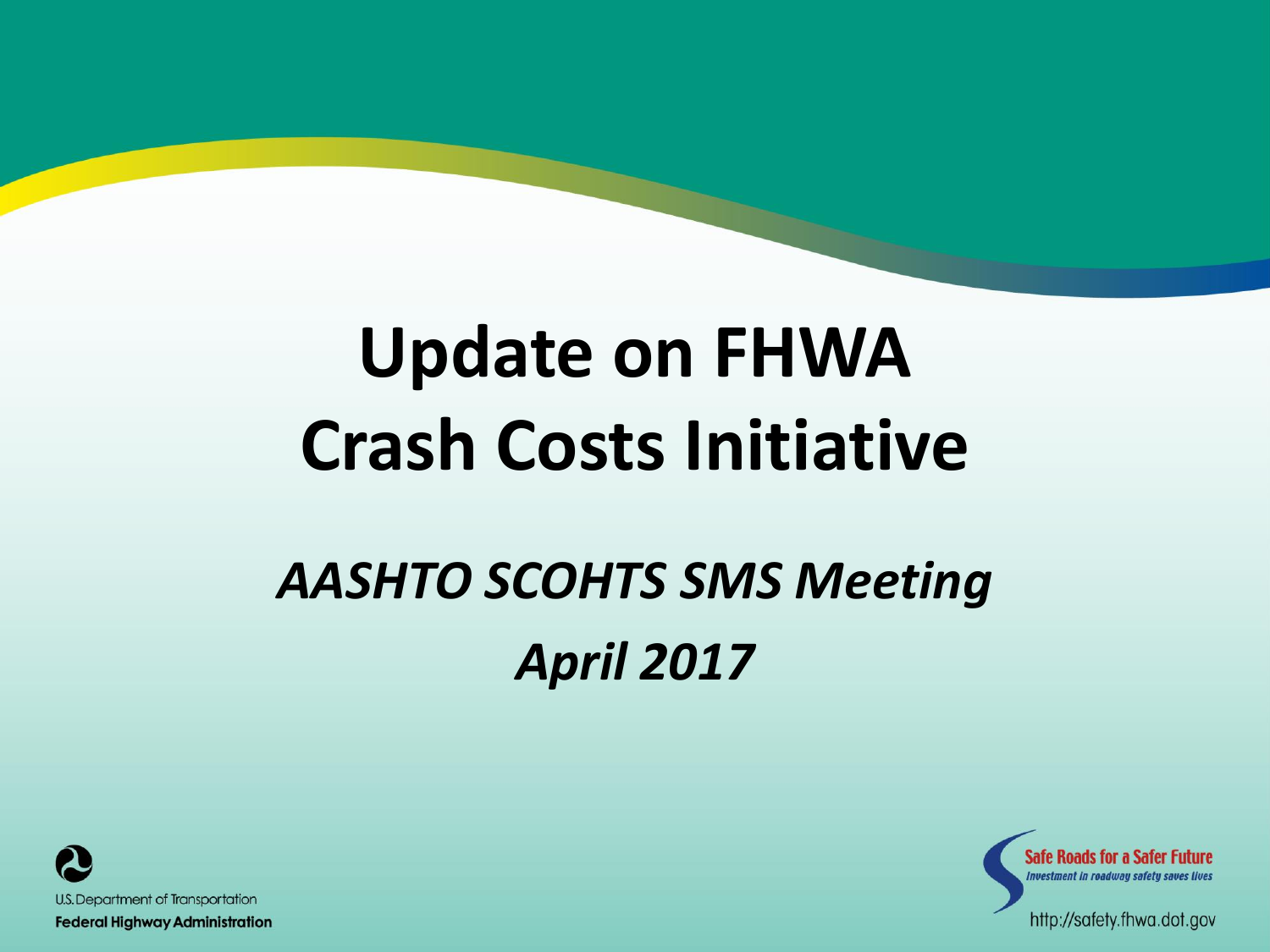# **Objectives**

- Develop synthesis of national and state crash costs
- Explore the feasibility of establishing national crash cost values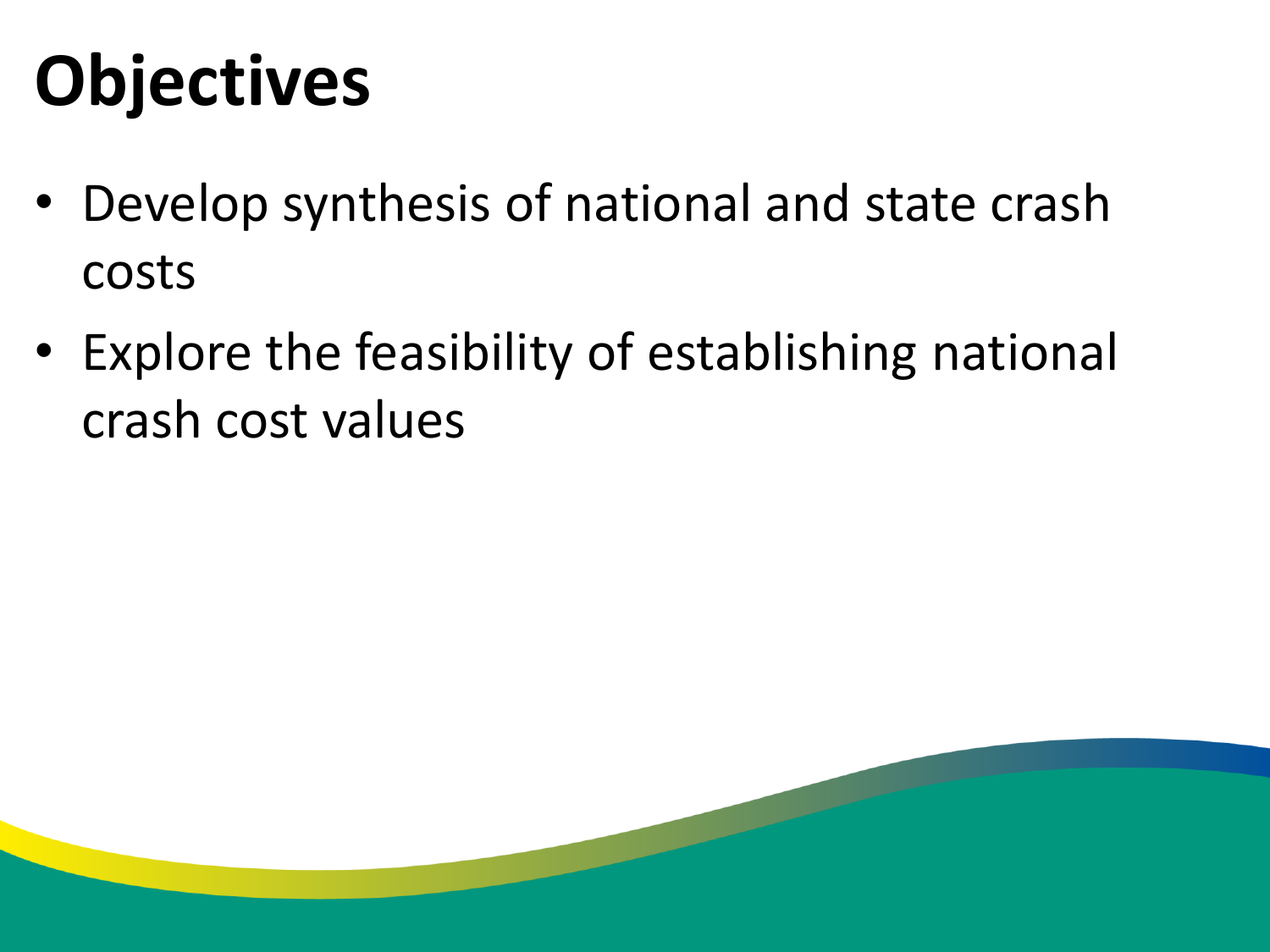### **Synthesis of National and State Crash Costs**

- National crash costs
	- Published in various reports or publications (e.g. HSM)
	- Used by various federal agencies (e.g. FHWA, NHTSA).
- Crash cost values currently used by States
	- For safety programs and project development efforts
	- Methodology used by States to establish and apply those cost values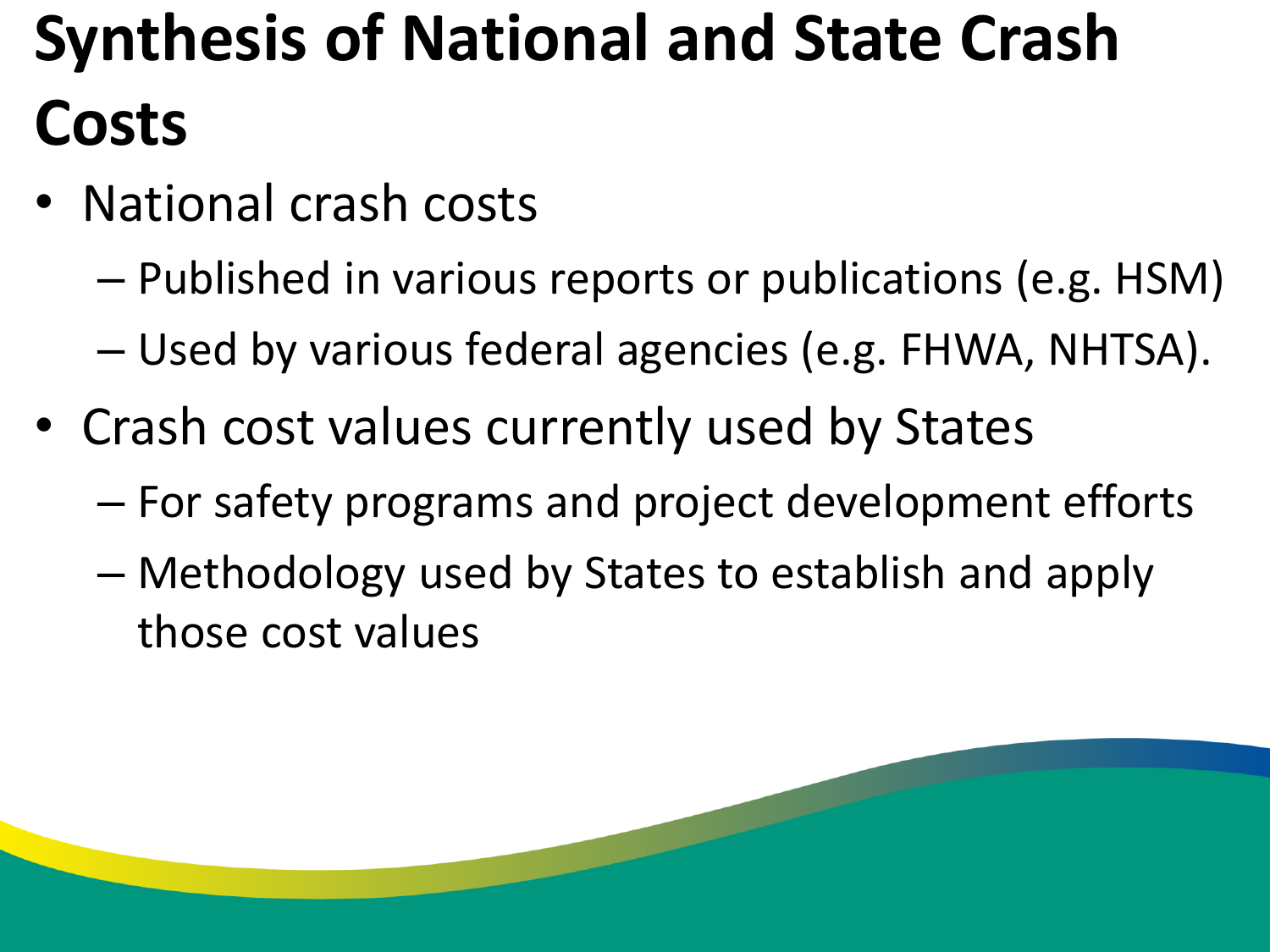#### **State Crash Costs Questionnaire**

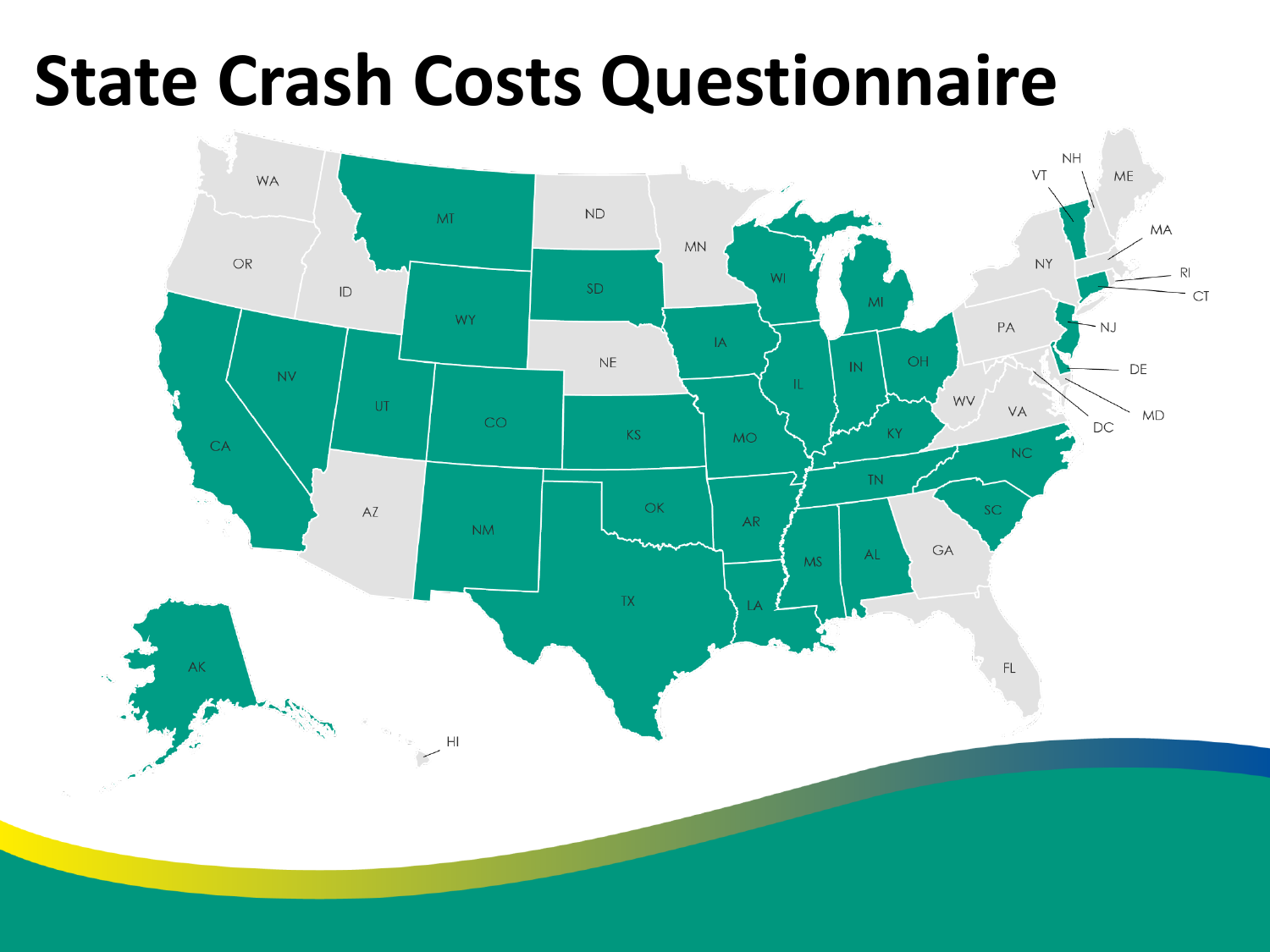# **Preliminary Findings**

- Almost every State using different crash cost values
- Mix of crash-level and person-level costs
- Most states update crash cost values annually

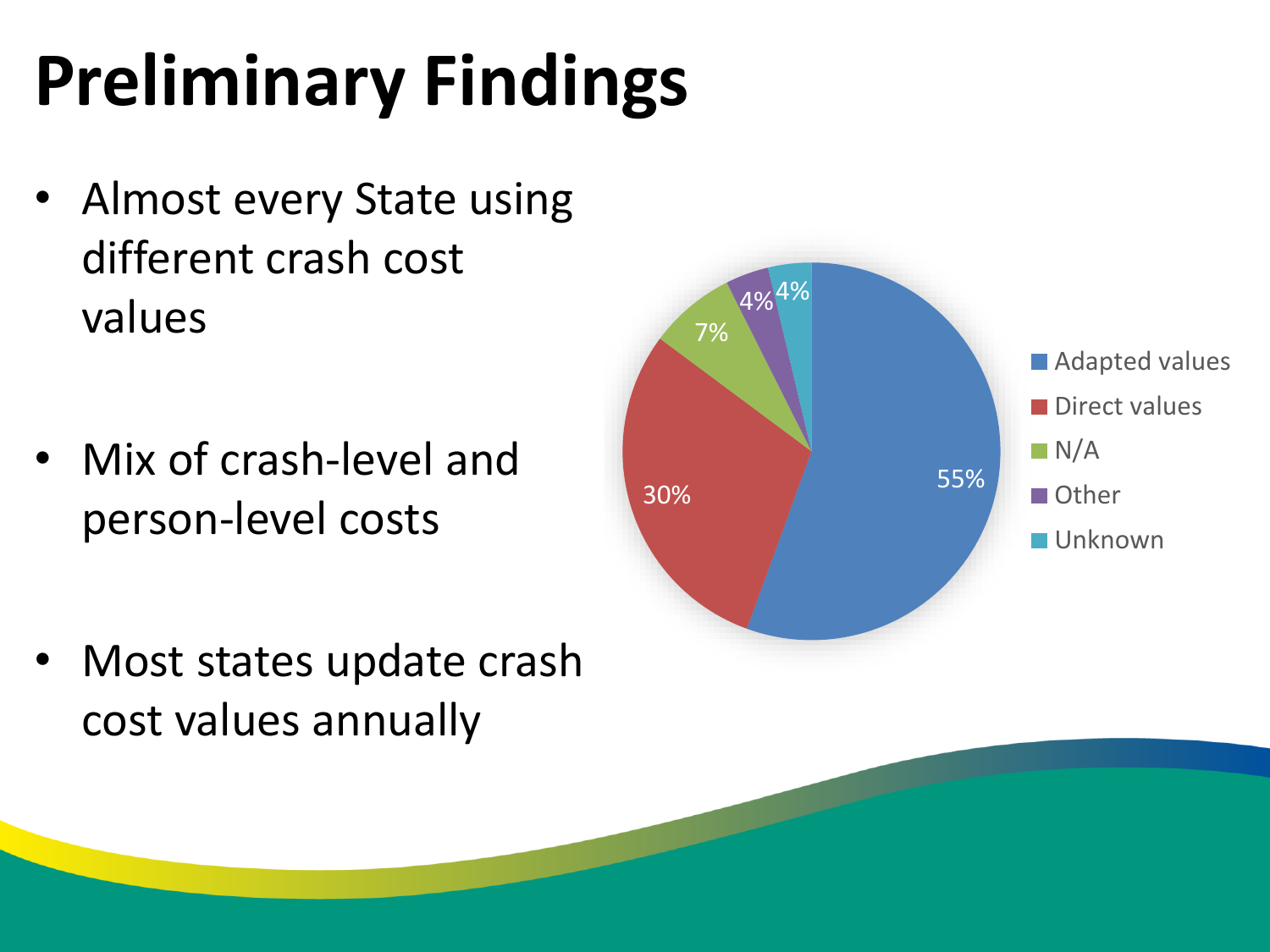#### **Crash Cost Sources**

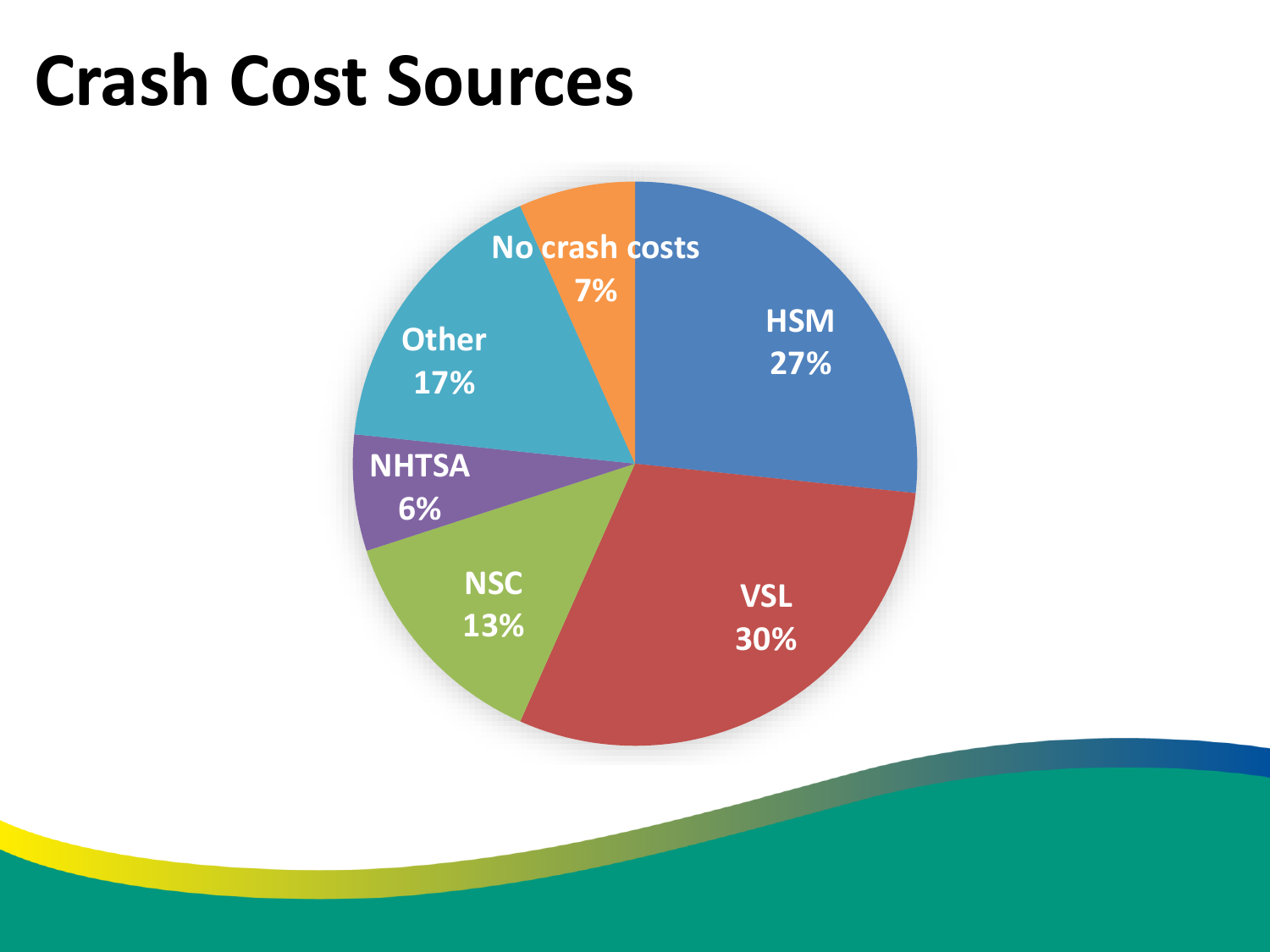#### **Preliminary Findings – Crash Cost Values**

| <b>Crash</b><br><b>Severity</b> | <b>Min Crash Cost</b> | <b>Mean Crash Cost</b> | <b>Max Crash Cost</b> | <b>Std Dev</b> |
|---------------------------------|-----------------------|------------------------|-----------------------|----------------|
| K                               | \$190,200             | \$3,936,100            | \$9,600,000           | \$3,330,573    |
| $\mathsf{A}$                    | \$80,700              | \$720,200              | \$3,300,000           | \$824,800      |
| B                               | \$25,600              | \$181,900              | \$651,000             | \$149,000      |
| $\mathsf C$                     | \$0                   | \$92,400               | \$651,000             | \$135,600      |
| $\Omega$                        | \$0                   | \$11,100               | \$42,298              | \$10,100       |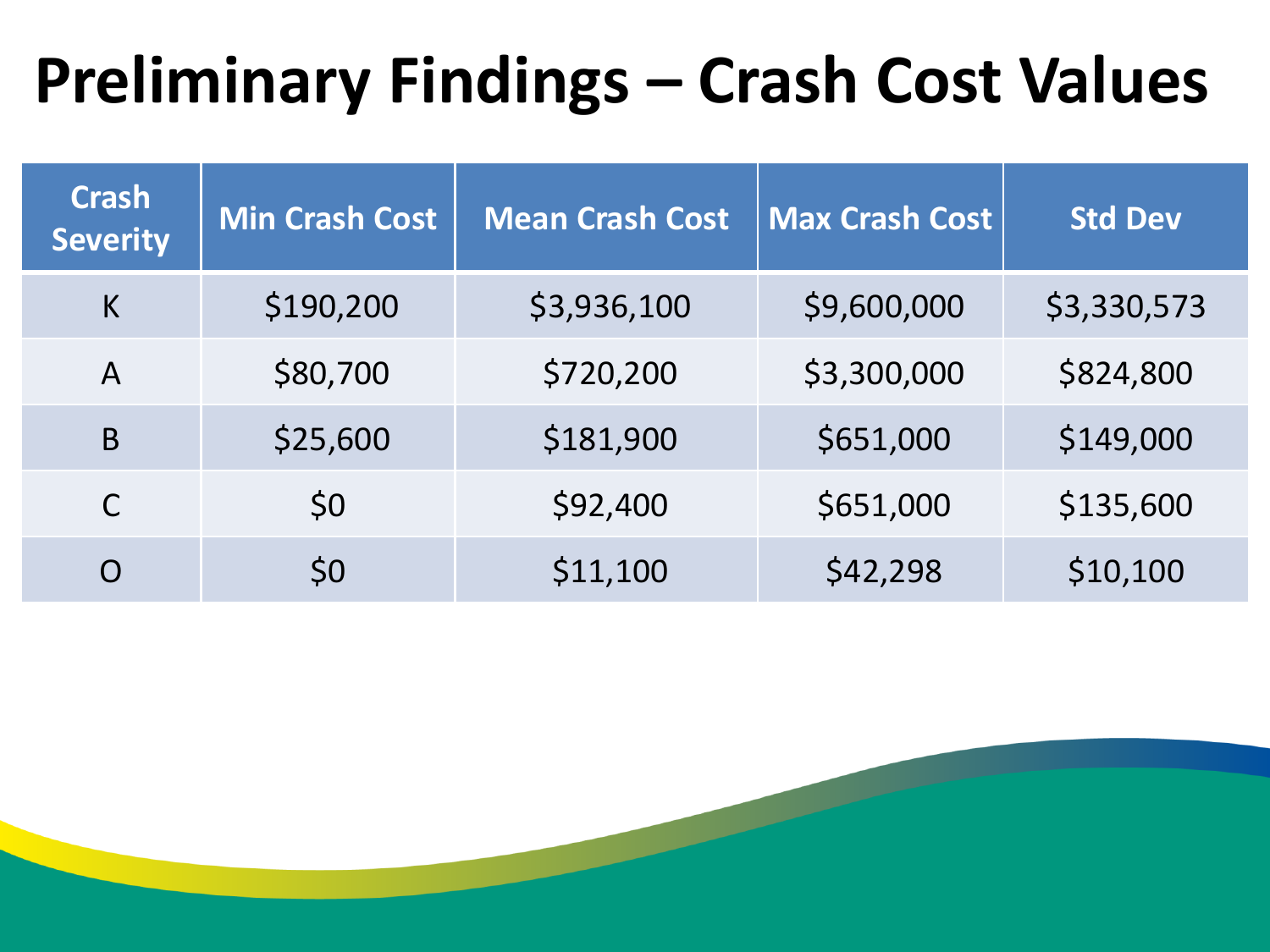# **Existing Application of Crash Costs**

- More States use comprehensive crash costs
- Many States use spreadsheets or software to apply crash costs
- Majority of States generate weighted averages from base costs

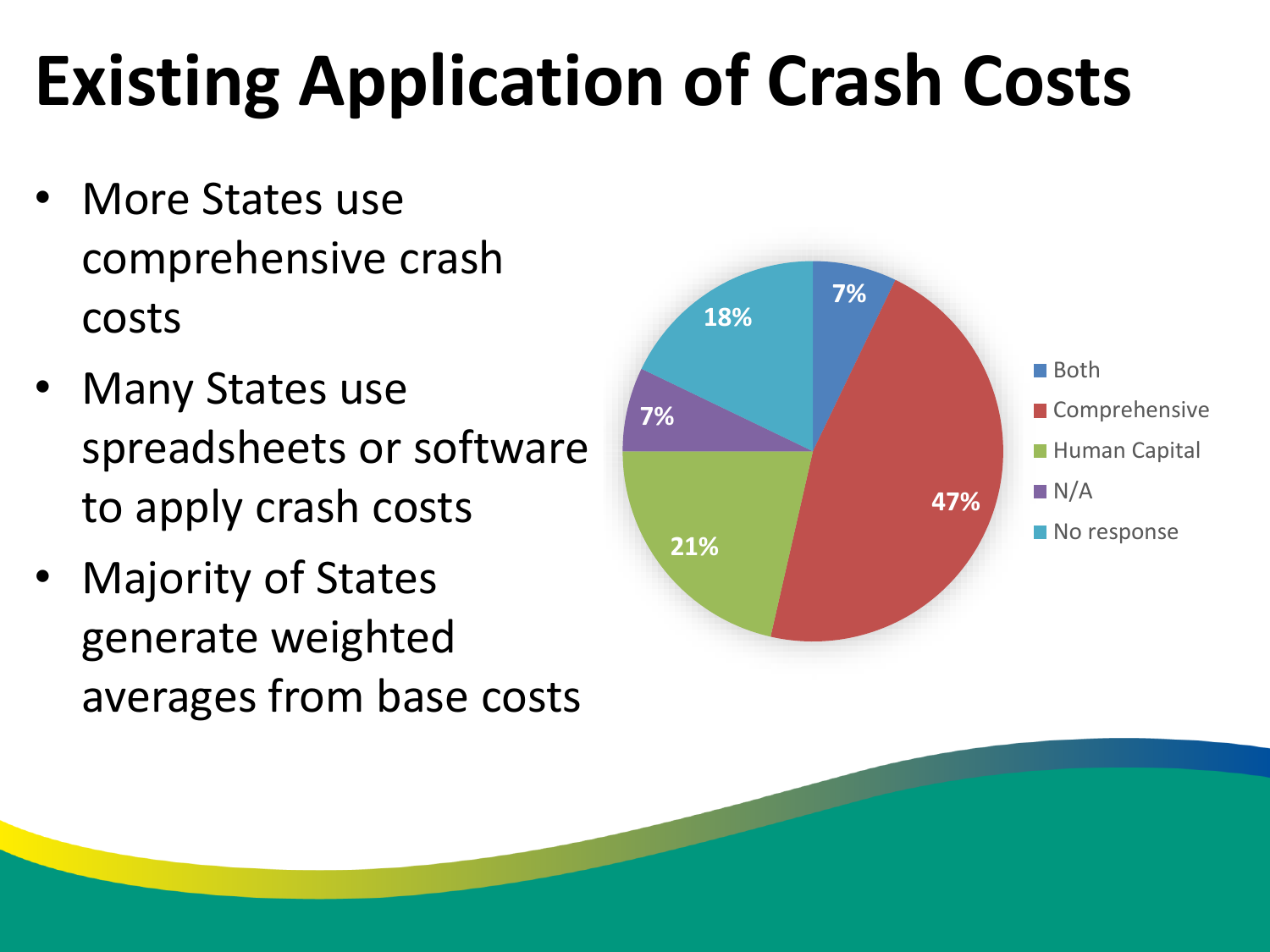# **National Crash Costs**

- Most states indicated national crash costs would be advantageous or had no preference
- Some indicated a preference to adjust national values to local conditions

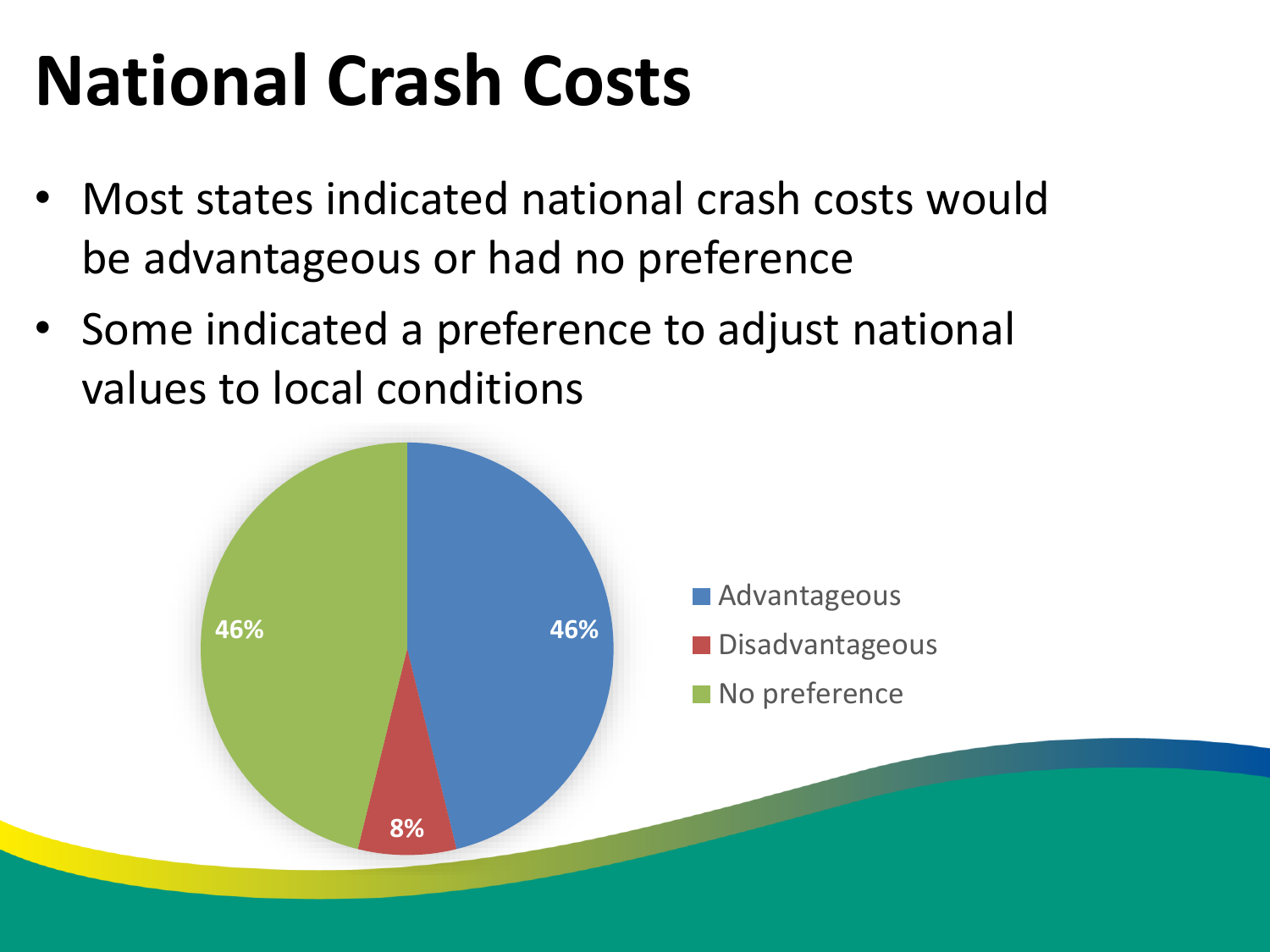# **White Paper Outline**

- Synthesis of Literature
- Synthesis of Practice
- Crash Cost Considerations
- Recommended Methodology for Developing and Updating Crash Costs
- Summary of Recommendations for Future Practice